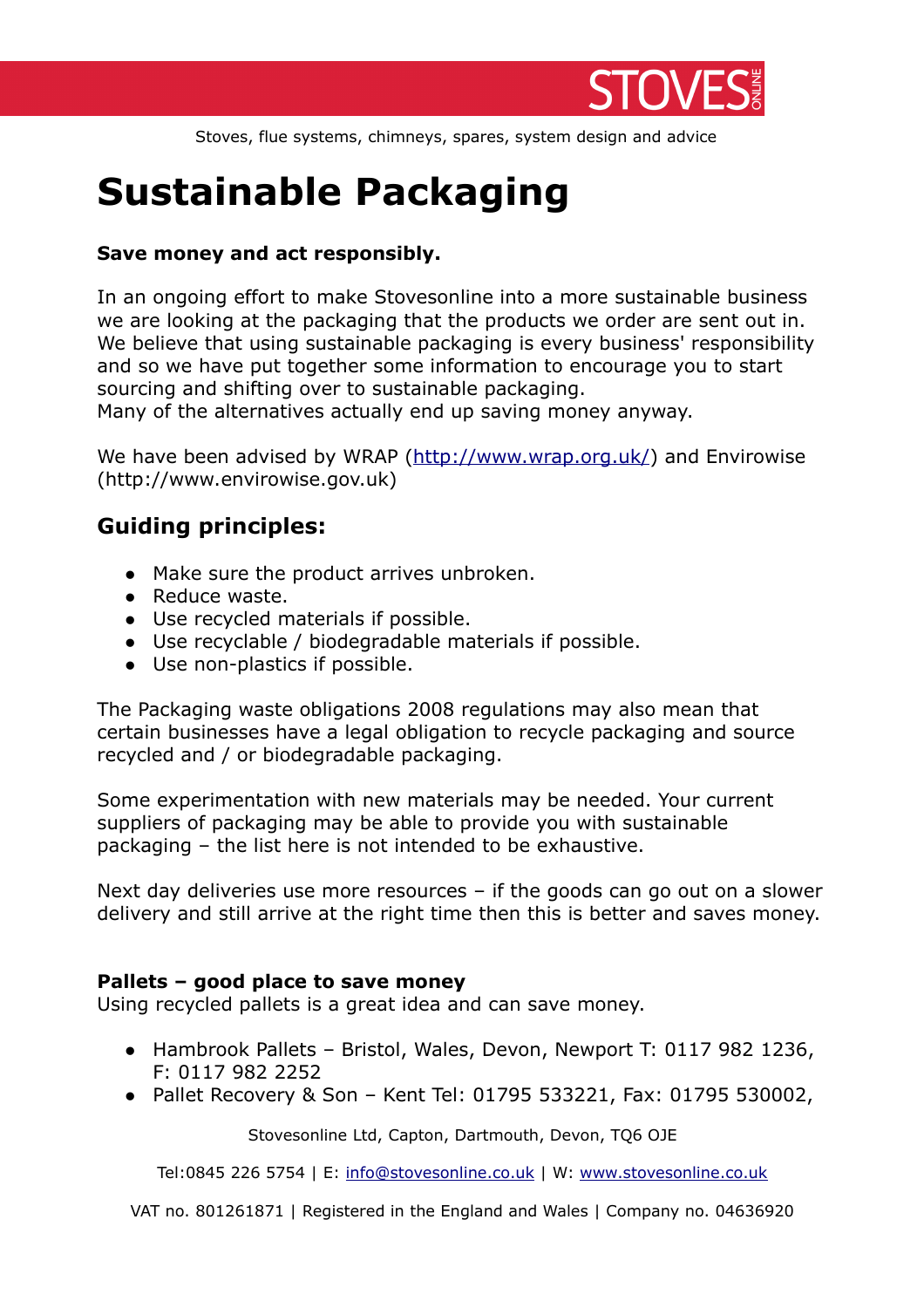

Email: [sales@palletrecoveryandson.co.uk](mailto:sales@palletrecoveryandson.co.uk)

- P&C Cwmbran T: 01633 87 00 55, E: contact@pcpallets.co.uk
- PRS Pallets Essex. T: 01621 819628
- Ideal Pallets Surrey T: 01483 531440, F: 01483 531443
- DP Pallets Avon T: 01454 228036

#### **Shrink wrap for pallets**

I could find no alternative - but moving to a thinner wrap might be an option as long as it is strong enough.

#### **Cardboard boxes** – **good place to save money**

**Re-used boxes**: once used cardboard boxes are much cheaper than new ones and come in various sizes and flat packed like new boxes. Typically the price is around 40% less than a new recycled cardboard box.

**Recycled cardboard boxes and cardboard**: recycled cardboard works out a little cheaper than new cardboard.

 Elro Products T: 01524 824124 F: 01524 824440, Email: enquiries@boxcardboard.co.uk

#### **Starch Loose-fill**

Starch Loose-fill is compostable and can be burnt (looks like huge cheesy wotsits).

- Storopack. T: 0114 2492004
- Green Light products (GreenFill & EcoFlow) T: 029 2079 0880

#### **Cardboard Void-fill machine**

Cuts cardboard to make a cushioning void-fill but the machine is quite pricey.

•<http://www.easypack.net/easyfill.htm>

#### **Polystyrene sheets**

Ecobloc is a compostable foam that can take many shapes and may be an alternative to polystyrene sheets.

Green Light products (GreenFill & EcoFlow) T: 029 2079 0880

Stovesonline Ltd, Capton, Dartmouth, Devon, TQ6 OJE

Tel:0845 226 5754 | E: [info@stovesonline.co.uk](mailto:info@stovesonline.co.ukW) | W: [www.stovesonline.co.uk](http://www.stovesonline.co.uk/)

VAT no. 801261871 | Registered in the England and Wales | Company no. 04636920